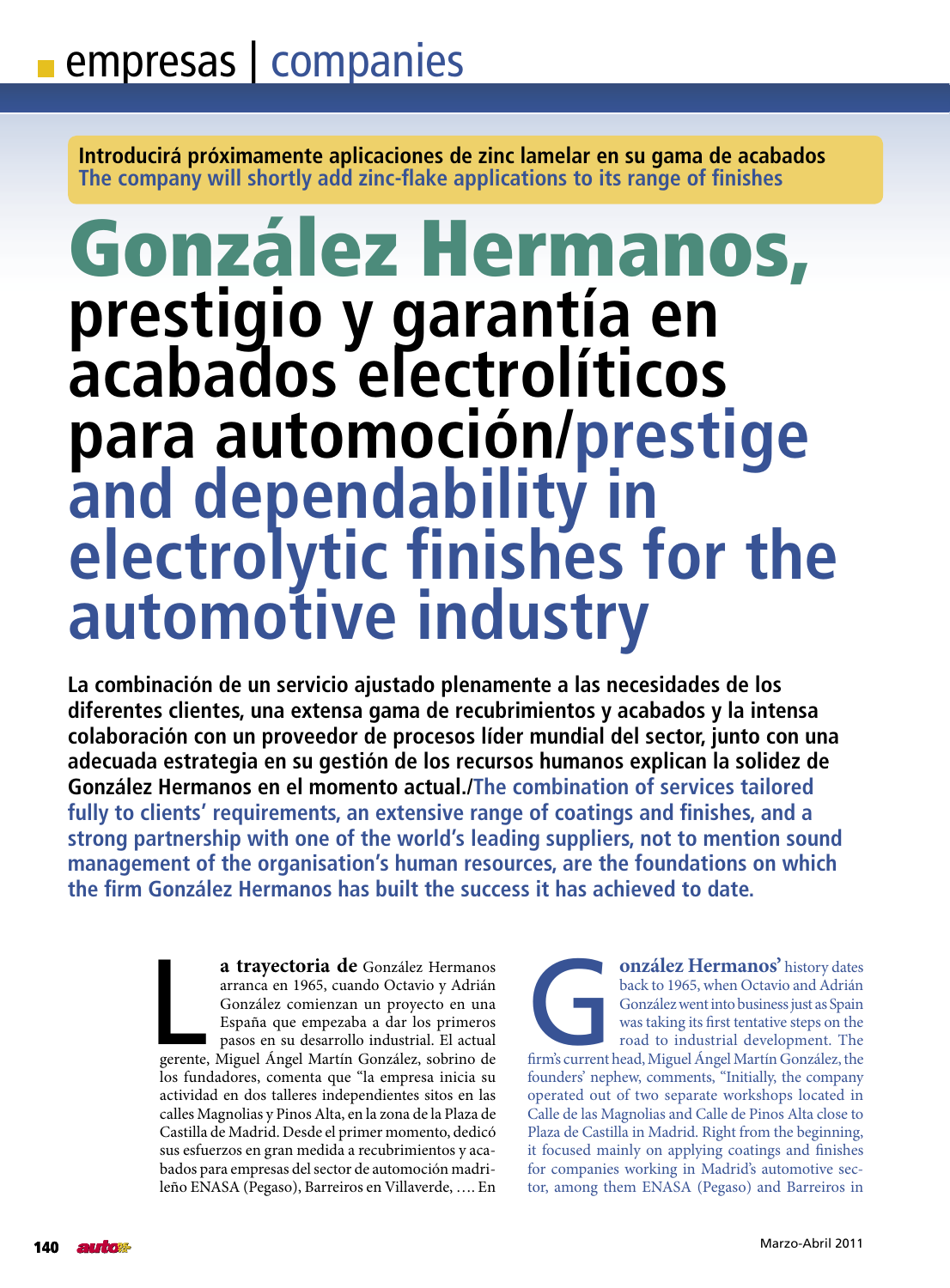

1977, se traslada al Polígono Industrial de Alcobendas. En aquella época, la variedad de recubrimientos se repartía entre diferentes sectores industriales, entre los cuales la automoción representaba entre un 30% o 40%. Actualmente supone el 100%, ya que la mayoría de las aplicaciones para otros sectores han desaparecido: ferretería, decoración, electrónica, herrajes, línea blanca, naval….. al deslocalizar masivamente su producción a países de bajo coste. En los años ochenta, España ocupaba en Europa, el lugar que hoy tienen Asia y Europa del Este".

En aquel momento, explica Martín González, la compañía "asimiló e integró los conceptos que desarrollaba la industria de automoción que, aun con todas las presiones y dificultades que conlleva trabajar para este sector, era el único camino para un crecimiento continuo. Este es uno de los motivos por el que las grandes firmas de recubrimiento en España basan casi exclusivamente su actividad en la industria de automoción. En nuestro caso, nos hemos adaptado, y lo seguimos haciendo, a las demandas, exigencias y necesidades del sector. En la Zona Centro, nuestra competencia más cercana no siguió con convicción a este sector por considerarlo problemático, exigente y de baja rentabilidad, lo que nos posicionó en un lugar de liderazgo en la Comunidad de Madrid".

La reciente crisis ha puesto a prueba a la compañía. "De noviembre de 2008 a mayo 2009, estuvimos en una situación que se podría calificar de parada técnica con dificultades para completar un único turno de trabajo.

Villaverde, to name just a couple. In 1977, it relocated to an industrial estate in Alcobendas, just outside the capital.At that time, the company provided coatings for various different industrial sectors, though the automotive industry accounted for 30–40% even then. It now generates 100% of our sales, as most of the services for other sectors, like hardware, decoration, electronics, fittings, white goods, and marine applications, among others, have gradually disappeared as those production volumes have been relocated to low-cost countries. In the 1980s, Spain's position in relation to Europe was similar to of Asia and Eastern Europe today."

Martín González explains that it was at this time that the company "assimilated and integrated the automotive industry's key concepts as, even given all of the pressures and difficulties inherent in working for this sector, it was nevertheless the only course that offered the prospect of achieving ongoing growth.This is one of the reasons why the big coatings firms in Spain work almost exclusively for the automotive industry. In our case, we have adapted, and continue to do so on an almost daily basis, to the sector's demands and requirements. Our closest competitors in central Spain did not approach the industry with the same degree of conviction because they viewed it as difficult, demanding and unlikely to generate high returns, which left the way open for us to position ourselves as the segment's leaders in the Madrid region."

The recent crisis has put the company to the test."Between November 2008 and May 2009, business slowed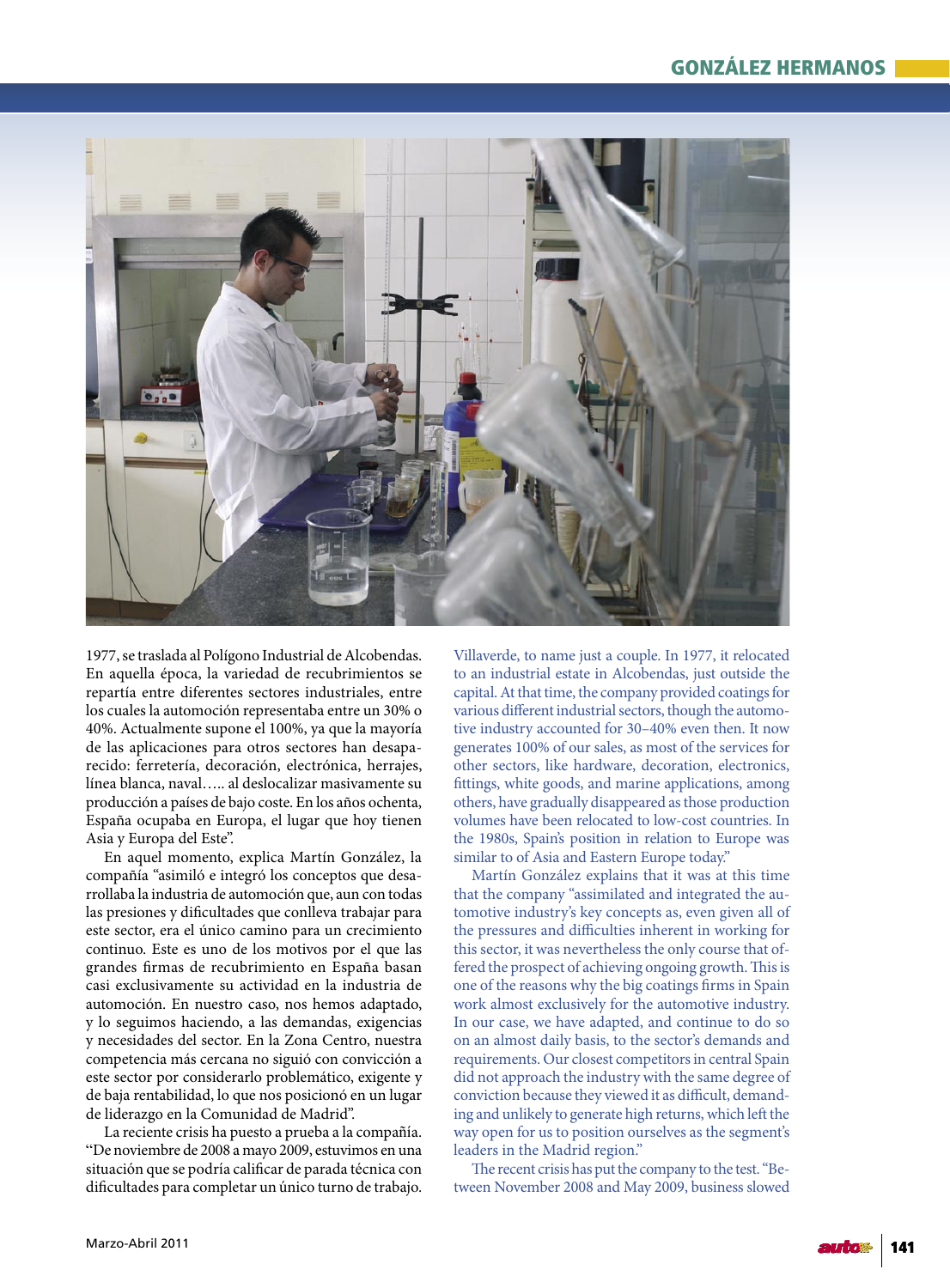En este contexto, hemos sido capaces de operar con una estructura flexible de personal directo e indirecto, sin despidos ni EREs. Hemos aprovechado la temporalidad de contratos y hemos conseguido pasar de una plantilla de 19 personas en el citado periodo a las 43 actuales."

El gerente de la compañía subraya que "no solo no hemos perdido capital humano en este periodo tan duro, sino que hemos creado empleo con la dificultad de encontrar personal formado. En este sentido, hay que decir que hay una absoluta carencia de escuelas profesionales que desarrollen esta parte de la industria del metal. La incorporación de nuevos trabajadores pasa por encontrar personas con experiencia en otras compañías o impartir una formación interna desde cero con el coste que esto conlleva. Lo que sucede en España, no ocurre en países como Alemania o Francia donde proliferan escuelas y formación técnica superior totalmente enfocadas a los tratamientos superficiales".

## Servicio y productos a medida

**González Hermanos ha implementado un cuarto turno, que incluye sábados y domingos, para trabajar 24 horas siete días a la semana./González Hermanos has started up a fourth shift, which includes Saturdays and Sundays, to keep the lines running 24 hours a day, seven days a week.**

Con la factoría a pleno rendimiento, González Hermanos, miembro del *cluster* Madrid Plataforma de Automoción, ha implementado un cuarto turno, que incluye sábados y domingos, para trabajar 24 horas siete días a la semana. La compañía atiende a sus clientes, fundamentalmente proveedores de primer nivel de equipo original *Tier One*, que envían sus piezas para ser recubiertas, con entregas en plazos que en algunos casos son de de ocho horas en régimen *just in time*. "Estamos realizando recepciones logísticas nocturnas de piezas con entradas a las 23:00 horas y expedición a las 05:00 para cumplir con las necesidades del cliente. Ninguna pieza suele superar las 72 horas de stock intermedio, que puede estar en una media de 24/48 horas. Las modalidades de transporte son variadas: propio, subcontratado



down so much that we found ourselves struggling to find enough work even to keep just one shift going. Despite this context, our flexible structure and combination of both direct and indirect personnel allowed us to continue operating without having to resort to either permanent or temporary redundancies. We made use of temporary contracts and, since then, have increased our workforce from 19 personnel to 43 at present."

The company's Managing Director underlines, "Not only have we been able to avoid losing any of our human capital during the recession, but we have also actually created jobs, which is even more noteworthy given the difficulties we have in finding skilled operators. In this regard, I have to say that there is a total lack of vocational training centres catering for this sector of the metal-working industry. To recruit new operators, we either have to find people who have gained the necessary experience at other companies, or we have to train them in-company from scratch and absorb the associated cost. This situation, which is widespread in Spain, does not occur in countries like Germany or France, which have numerous technical colleges that provide training courses focusing solely on surface treatments."

## Made-to-measure products and services

Now that the factory is once again operating at full capacity, González Hermanos, member of the Madrid Automotive Platform (Madrid Plataforma de Automoción) cluster, has started up a fourth shift, which includes Saturdays and Sundays, to keep the lines running 24 hours a day, seven days a week. The majority of the firm's clients are tier-one original equipment suppliers, which send their parts to González Hermanos for coating. In some cases, these are returned on a just-in-time basis within a mere eight hours. "To meet our clients' requirements, we receive deliveries as late as 23.00 hours and dispatch the goods at 05.00 hours. None of the parts are usually held in intermediate stock for more than 72 hours, and the average is between 24 and 48 hours. We work with various transport services, using our own fleet, subcontractors, or our clients' resources."

The range of products in González Hermanos' detail-oriented service includes electrolytic coatings like zinc, zinc-nickel and zinc-iron; chemical coatings like Cr(VI)-free passivates, heavy-duty seals and phosphates; paint pre-treatments; and oils and lubricants used to enhance tightening torque, among other finishes, as well as those provided on demand. The company follows a strict environmental policy and has been awarded the ISO 9001 and ISO 14001 certificates. In addition, it shortly expects to gain ISO TS 16949 certification.

In order to guarantee the quality of its products and processes, the firm operates a laboratory provided with latest-generation test and analysis equipment, such as salt-spray test chambers; accelerated weathering and corrosion simulators; X-ray thickness-measuring equip-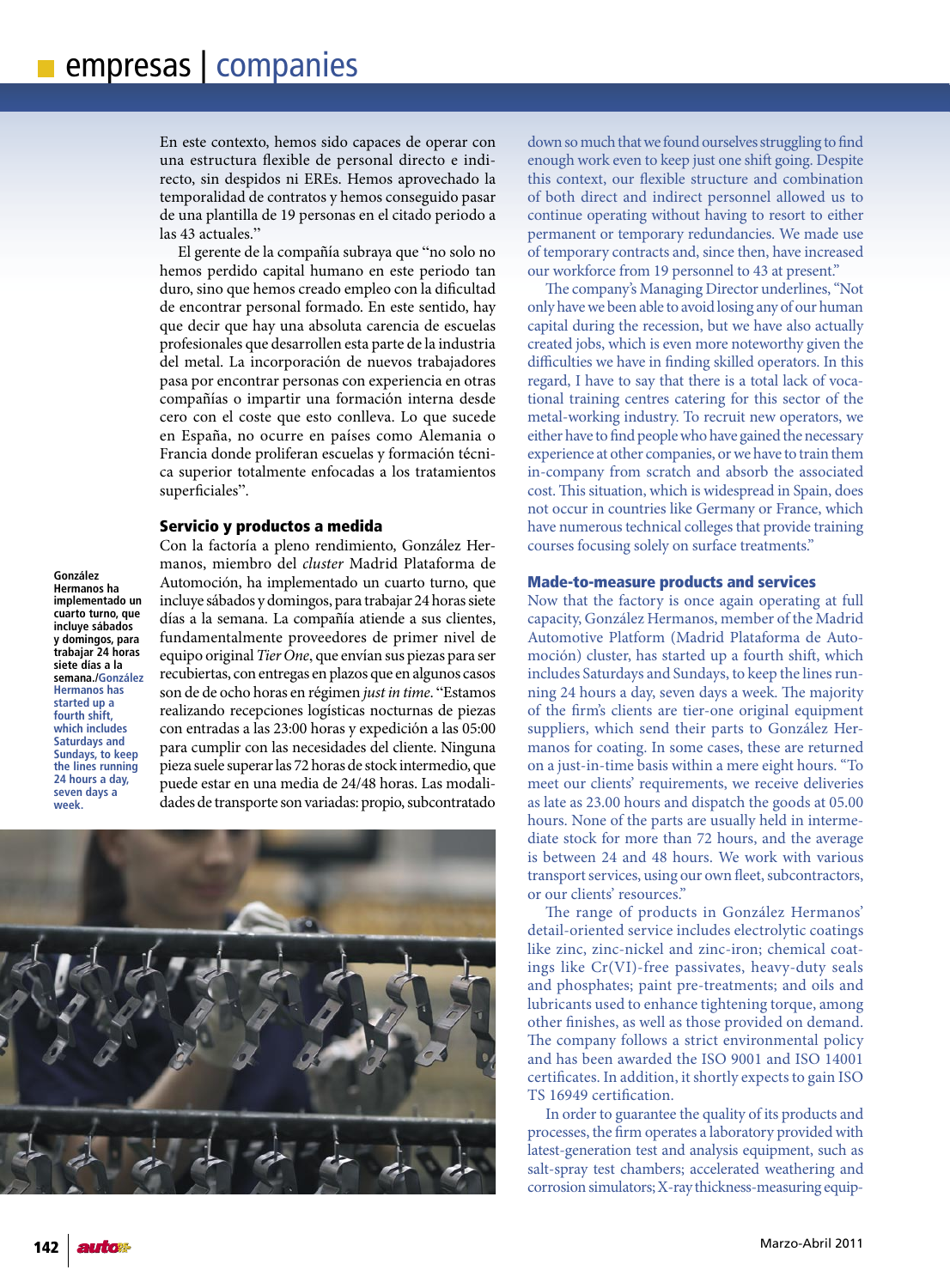# GONZÁLEZ HERMANOS

con agencias o realizado por el cliente".

Además de un servicio cuidado al detalle, la gama de productos de González Hermanos abarca recubrimientos electrolíticos como cincado, zinc-níquel o zinc-hierro; recubrimientos químicos como pasivados libres de Cr VI, sellados reforzados y fosfatados; pretratamientos de pintura; y aplicación de aceites y lubricantes para par de apriete, entre otros acabados, incluyendo los que se realizan bajo demanda. La compañía se rige por una estricta política medioambiental estando certificados en los referenciales ISO 9001, ISO 14001 y, proximamente, según la norma ISO TS 16949.

Para garantizar la calidad de sus productos y procesos, la compañía dispone de un laboratorio equipado con avanzados medios de ensayo y análisis como cámaras de niebla salina, simulación climática y corrosión acelerada; equipos de medida de espesor por fluorescencia de Rayos X; espectrofotómetro para analítica de metales, control de hidrogenación y fragilidad, choque térmico, planta piloto, etc.

# Espíritu innovador

A pesar de las presiones que implican la subida de los precios de materias primas, los costes de la energía eléctrica disparada en los últimos doce meses, el agua o metales como el zinc, "cuyo precio se ha duplicado nuevamente en el último año", González Hermanos avanza en la línea de incorporar mayor valor en productos y procesos. Martín González apela a que "esta industria sea mejor considerada de lo que es actualmente por toda la cadena de proceso. Materiales con defectos de recubrimiento pueden llegar a suponer costosísimas paradas de líneas de montaje. Se nos demandan porcentajes muy exigentes en PPMs, 0 defectos, etc, lo que podría originar importantes cargos en caso de incumplimientos. Pienso que esta especialidad debe tener un reconocimiento que hoy no tiene, por lo menos no en España, para cumplir con las demandas que se nos están exigiendo".

El gerente señala que "tenemos que seguir creciendo en volumen y capacidad porque los márgenes de beneficio son cada vez más estrechos y no podemos repercutir, por ahora, los incrementos de los precios de las materias primas, energía, costes salariales, la inflación de los principales costes industriales, etc, en nuestros clientes".

En la imperiosa necesidad de innovación constante en productos y procesos, ha encontrado González Hermanos respuesta en un proveedor de alto nivel tecnológico como es Atotech, "líder indiscutible en el sector del tratamiento de superficies a mucha distancia de sus competidores", asegura el director general, "en el sector de recubrimientos en automoción. Dispone de una importante y variada gama de productos y procesos, brindándonos constante apoyo técnico y humano, además de una vasta red mundial de centros de desarrollo e I+D. Siempre hemos tenido su apoyo a



**Miguel Ángel Martín González, director general de la compañía, subraya que "no solo no hemos perdido capital humano en este periodo tan duro, sino que hemos creado empleo con la dificultad de encontrar personal formado"./The firm's current head, Miguel Ángel Martín González, underlines, "not only have we been able to avoid losing any of our human capital during the recession, but we have also actually created jobs".**

ment; a spectrophotometer to analyse metals; hydrogenation and fragility control systems; a thermal-shock test bed, as well as a pilot plant and other facilities.

#### Innovative spirit

In spite of the pressure exerted by rising raw material prices and the leap in electricity costs in the last 12 months, not to mention the increases in the price of water and metals such as zinc, "the price of which has doubled again in the last year," González Hermanos continues to add ever-greater value to its products and processes. Martín González calls for "greater consideration for this industry than it currently receives from the other links in the production chain. Materials with defective coatings can cause hugely costly stoppages on assembly lines.Our clients set extremely stringent PPM criteria and demand zero defects, among other things,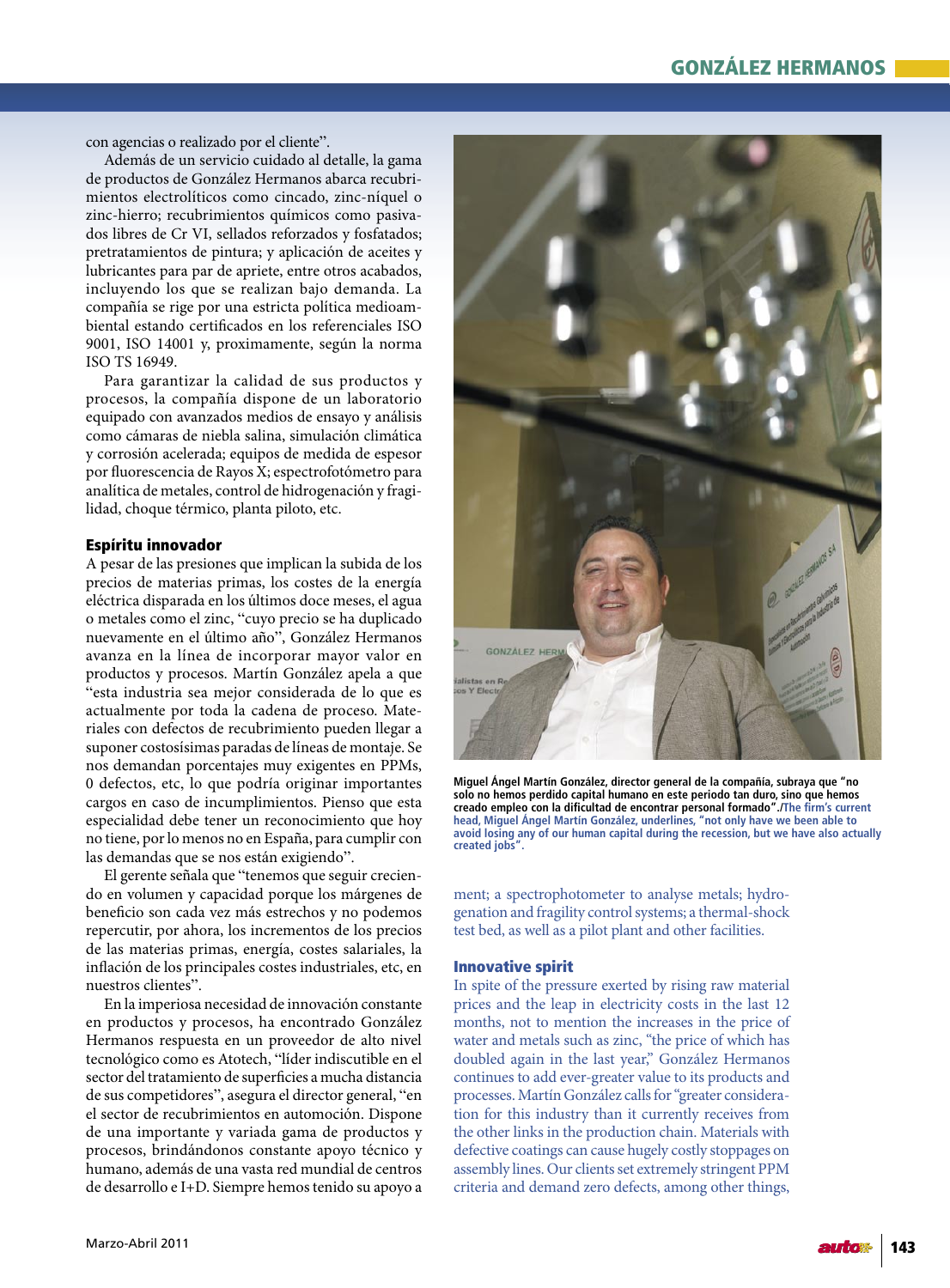**En la imperiosa necesidad de innovación constante en productos y procesos, ha encontrado González Hermanos respuesta en un proveedor de alto nivel tecnológico como es Atotech./To meet the imperious need for constant product and process innovation, González Hermanos has turned to high-calibre technology supplier Atotech.**

> la hora de implementar procesos robustos, competitivos y, sobre todo, fiables. Estamos muy orgullosos de contar con un *partner* de este nivel tecnológico".

> Esta cooperación llevará próximamente a González Hermanos a ampliar una nueva línea de producto basada en la aplicación de zinc lamelar Zintek, "no de una elevada capacidad de fabricación, ni volumen industrial, sino enfocado a series pequeñas y de mayor valor añadido, con el fin de acceder a un nuevo nicho de mercado que nos permita ofrecérselo a nuestros clientes, sin entrar en competencia con las grandes fabricantes y volúmenes de este acabado. Estamos preparados y somos competitivos en amplias gamas de producto que ahora queremos complementar, aun a pequeña escala, con recubrimientos orgánicos. Con la incorporación de una máquina de pequeño tamaño, conseguiremos piezas de mayor valor añadido. Es una tecnología sencilla, sin costes de depuración al ser vertido cero y un aprovechamiento total de la materia prima. Prevemos empezar a ofertar pequeñas series en un periodo máximo de un año, de forma progresiva y controlada".

# Posibilidades de crecimiento

Con una posición absolutamente afianzada en la Zona Centro, González Hermanos ha conseguido a día de hoy que el 50% de su actividad se proyecte fuera de la Comunidad de Madrid. "Hemos desarrollado una labor comercial importante en las zonas más industrializadas de Castilla y León, parte del País Vasco, La Rioja, Navarra o Aragón, incluso Portugal, en las que hay una demanda por parte de empresas de automoción que estamos atendiendo", explica el gerente.

En el ámbito internacional, "no sería el momento oportuno para una implantación en el exterior. Hemos intentado abrir contactos con empresas francesas en los recientes encuentros de Indumeet, organizados

"Estamos preparados y somos competitivos en amplias gamas de producto que ahora queremos complementar, aun a pequeña escala, con recubrimientos orgánicos"

"We are well positioned and are competitive in a wide range of products. What we want to do now is complement these with organic coatings, although it will only be on a minor scale to begin with"



and my idem apply major penalties if we fail to meet these targets. Given the demands made of us, I believe this field of specialisation deserves more recognition, which is not the case at present, at least not in Spain."

The Managing Director goes on to say, "We have to keep increasing volume and capacity because our profit margins are increasingly tight and, for the moment, we cannot pass on the increases in the costs of raw materials, energy, personnel and inflation to our clients."

To meet the imperious need for constant product and process innovation, González Hermanos has turned to high-calibre technology supplier Atotech, "The surface treatment sector's undisputed leader," explains the Managing Director, "and a firm that is well ahead of its nearest competitors in the automotive coatings segment. It provides a wide and varied range of processes and products and gives us constant engineering and human support, as well as allowing us access to its vast global network of R&D centres.We have always had the company's support when implementing processes that need to be robust, competitive and, above all, reliable. We are very proud to be able to count on a partner with this level of technological expertise."

This partnership will shortly allow González Hermanos to create a new Zintek zinc-flake application line. "This will not have a high production capacity or volume, but will focus on short series and on adding